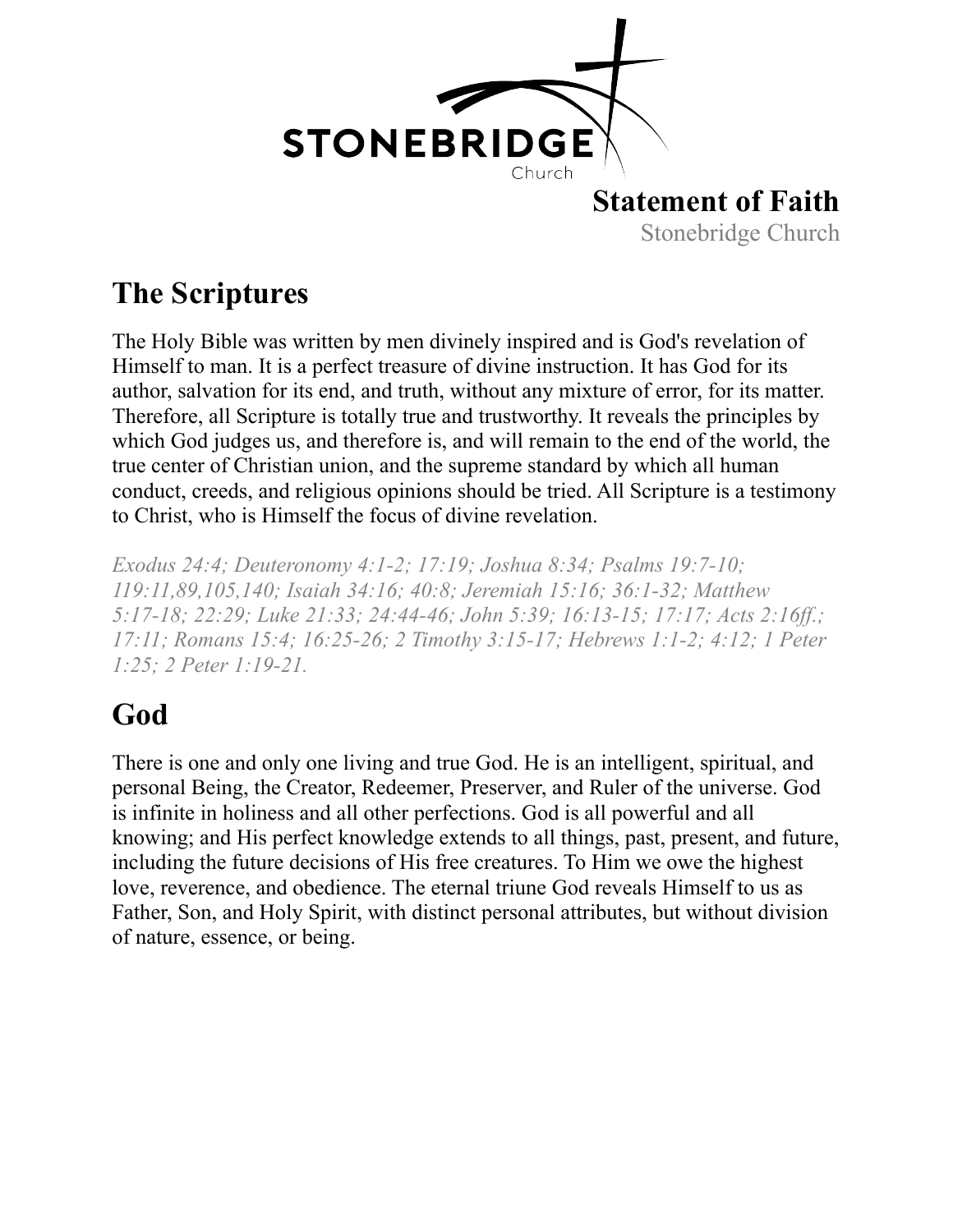#### *God the Father*

God as Father reigns with providential care over His universe, His creatures, and the flow of the stream of human history according to the purposes of His grace. He is all powerful, all knowing, all loving, and all wise. God is Father in truth to those who become children of God through faith in Jesus Christ. He is fatherly in His attitude toward all men.

*Genesis 1:1; 2:7; Exodus 3:14; 6:2-3; 15:11ff.; 20:1ff.; Leviticus 22:2; Deuteronomy 6:4; 32:6; 1 Chronicles 29:10; Psalm 19:1-3; Isaiah 43:3,15; 64:8; Jeremiah 10:10; 17:13; Matthew 6:9ff.; 7:11; 23:9; 28:19; Mark 1:9-11; John 4:24; 5:26; 14:6-13; 17:1-8; Acts 1:7; Romans 8:14-15; 1 Corinthians 8:6; Galatians 4:6; Ephesians 4:6; Colossians 1:15; 1 Timothy 1:17; Hebrews 11:6; 12:9; 1 Peter 1:17; 1 John 5:7.*

#### *God the Son*

Christ is the eternal Son of God. In His incarnation as Jesus Christ He was conceived of the Holy Spirit and born of the virgin Mary. Jesus perfectly revealed and did the will of God, taking upon Himself human nature with its demands and necessities and identifying Himself completely with mankind yet without sin. He honored the divine law by His personal obedience, and in His substitutionary death on the cross He made provision for the redemption of men from sin. He was raised from the dead with a glorified body and appeared to His disciples as the person who was with them before His crucifixion. He ascended into heaven and is now exalted at the right hand of God where He is the One Mediator, fully God, fully man, in whose Person is effected the reconciliation between God and man. He will return in power and glory to judge the world and to consummate His redemptive mission. He now dwells in all believers as the living and ever present Lord.

Genesis 18:1ff.; Psalms 2:7ff.; 110:1ff.; Isaiah 7:14; Isaiah 53:1-12; Matthew 1:18-23; 3:17; 8:29; 11:27; 14:33; 16:16,27; 17:5; 27; 28:1-6,19; Mark 1:1; 3:11; Luke 1:35; 4:41; 22:70; 24:46; John 1:1-18,29; 10:30,38; 11:25-27; 12:44-50; 14:7-11; 16:15-16,28; 17:1-5, 21-22; 20:1-20,28; Acts 1:9; 2:22-24; 7:55-56; 9:4-5,20; Romans 1:3-4; 3:23-26; 5:6-21; 8:1-3,34; 10:4; 1 Corinthians 1:30; 2:2; 8:6; 15:1-8,24-28; 2 Corinthians 5:19-21; 8:9; Galatians 4:4-5; Ephesians 1:20; 3:11; 4:7-10; Philippians 2:5-11; Colossians 1:13-22; 2:9; 1 Thessalonians 4:14-18; 1 Timothy 2:5-6; 3:16; Titus 2:13-14; Hebrews 1:1-3; 4:14-15; 7:14-28; 9:12-15,24-28; 12:2; 13:8; 1 Peter 2:21-25; 3:22; 1 John 1:7-9; 3:2; 4:14-15; 5:9; 2 John 7-9; Revelation 1:13-16; 5:9-14; 12:10-11; 13:8; 19:16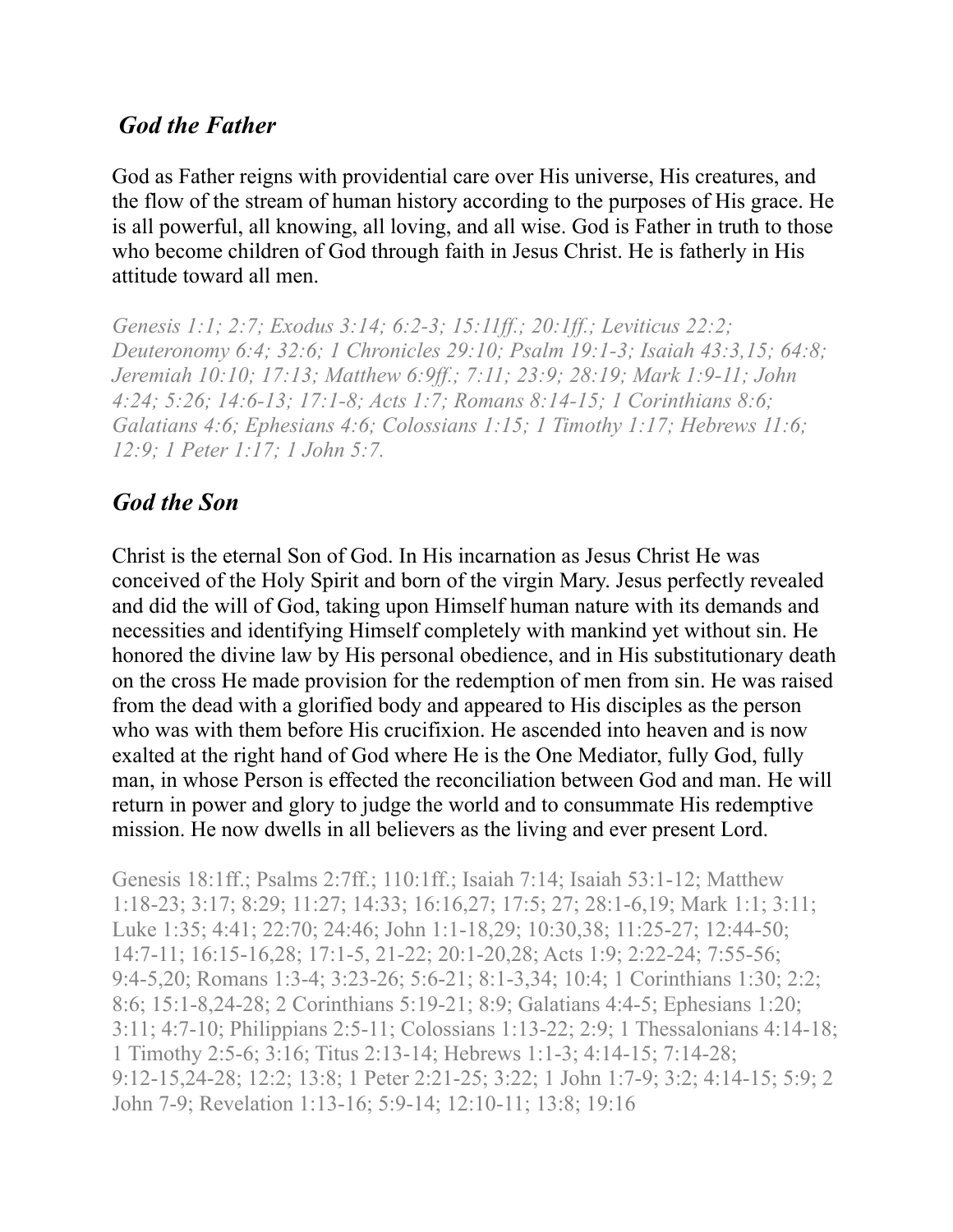#### *God the Holy Spirit*

The Holy Spirit is the Spirit of God, fully divine. He inspired holy men of old to write the Scriptures. Through illumination He enables men to understand truth. He exalts Christ. He convicts men of sin, of righteousness, and of judgment. He calls men to the Saviour, and effects regeneration. At the moment of regeneration He baptizes every believer into the Body of Christ. He cultivates Christian character, comforts believers, and bestows the spiritual gifts by which they serve God through His church. He seals the believer unto the day of final redemption. His presence in the Christian is the guarantee that God will bring the believer into the fullness of the stature of Christ. He enlightens and empowers the believer and the church in worship, evangelism, and service.

*Genesis 1:2; Judges 14:6; Job 26:13; Psalms 51:11; 139:7ff.; Isaiah 61:1-3; Joel 2:28-32; Matthew 1:18; 3:16; 4:1; 12:28-32; 28:19; Mark 1:10,12; Luke 1:35; 4:1,18-19; 11:13; 12:12; 24:49; John 4:24; 14:16-17,26; 15:26; 16:7-14; Acts 1:8; 2:1-4,38; 4:31; 5:3; 6:3; 7:55; 8:17,39; 10:44; 13:2; 15:28; 16:6; 19:1-6; Romans 8:9-11,14-16,26-27; 1 Corinthians 2:10-14; 3:16; 12:3-11,13; Galatians 4:6; Ephesians 1:13-14; 4:30; 5:18; 1 Thessalonians 5:19; 1 Timothy 3:16; 4:1; 2 Timothy 1:14; 3:16; Hebrews 9:8,14; 2 Peter 1:21; 1 John 4:13; 5:6-7; Revelation 1:10; 22:17.*

## **Man**

Man is the special creation of God, made in His own image. He created them male and female as the crowning work of His creation. The gift of gender is thus part of the goodness of God's creation. In the beginning man was innocent of sin and was endowed by his Creator with freedom of choice. By his free choice man sinned against God and brought sin into the human race. Through the temptation of Satan man transgressed the command of God, and fell from his original innocence whereby his posterity inherit a nature and an environment inclined toward sin. Therefore, as soon as they are capable of moral action, they become transgressors and are under condemnation. Only the grace of God can bring man into His holy fellowship and enable man to fulfill the creative purpose of God. The sacredness of human personality is evident in that God created man in His own image, and in that Christ died for man; therefore, every person of every race possesses full dignity and is worthy of respect and Christian love.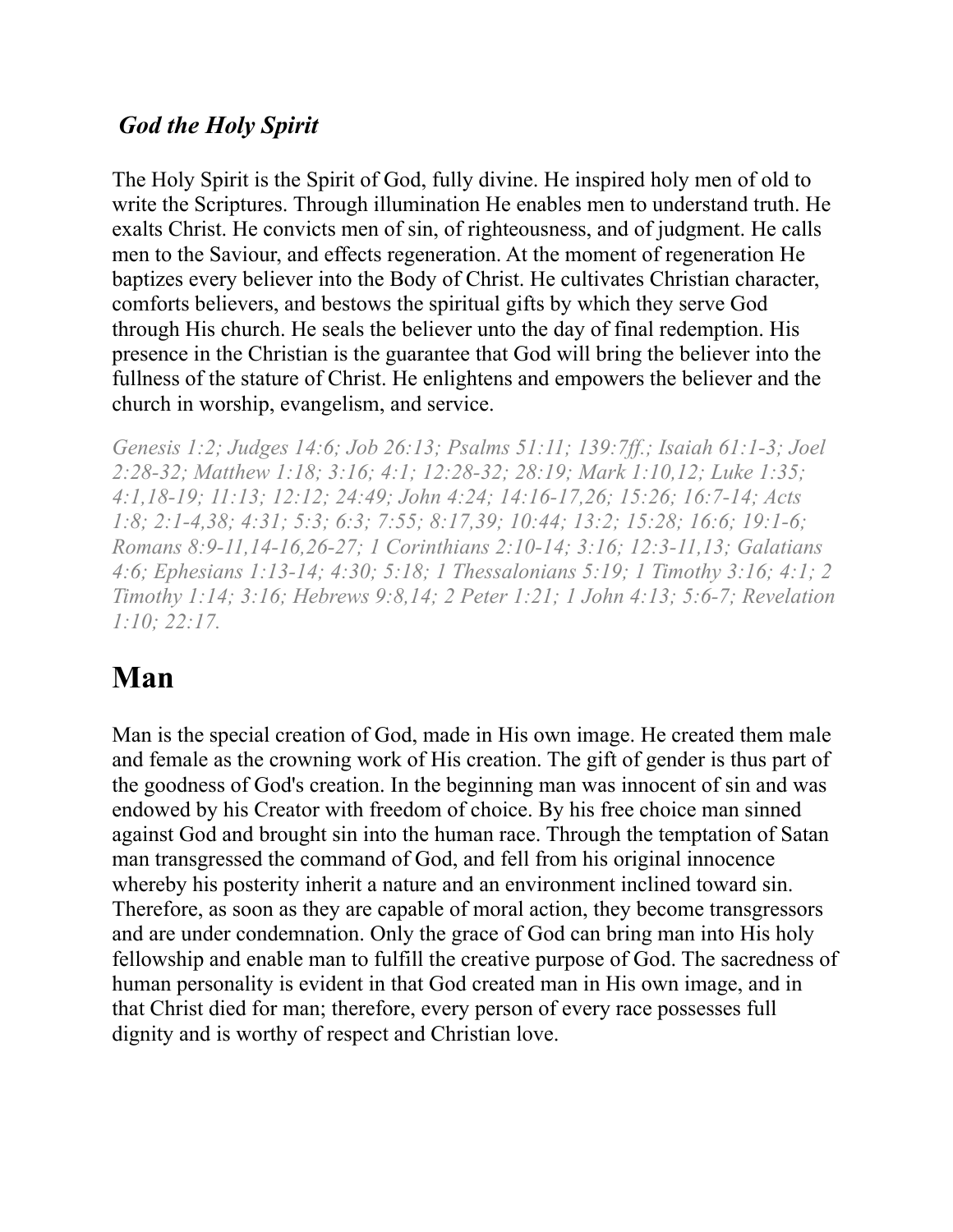*Genesis 1:26-30; 2:5,7,18-22; 3; 9:6; Psalms 1; 8:3-6; 32:1-5; 51:5; Isaiah 6:5; Jeremiah 17:5; Matthew 16:26; Acts 17:26-31; Romans 1:19-32; 3:10-18,23; 5:6,12,19; 6:6; 7:14-25; 8:14-18,29; 1 Corinthians 1:21-31; 15:19,21-22; Ephesians 2:1-22; Colossians 1:21-22; 3:9-11.* 

## **Salvation**

Salvation involves the redemption of the whole man, and is offered freely to all who accept Jesus Christ as Lord and Saviour, who by His own blood obtained eternal redemption for the believer. In its broadest sense salvation includes regeneration, justification, sanctification, and glorification. There is no salvation apart from personal faith in Jesus Christ as Lord.

*Regeneration*, or the new birth, is a work of God's grace whereby believers become new creatures in Christ Jesus. It is a change of heart wrought by the Holy Spirit through conviction of sin, to which the sinner responds in repentance toward God and faith in the Lord Jesus Christ. Repentance and faith are inseparable experiences of grace.

**Repentance** is a genuine turning from sin toward God. Faith is the acceptance of Jesus Christ and commitment of the entire personality to Him as Lord and Saviour.

*Justification* is God's gracious and full acquittal upon principles of His righteousness of all sinners who repent and believe in Christ. Justification brings the believer unto a relationship of peace and favor with God.

**Sanctification** is the experience, beginning in regeneration, by which the believer is set apart to God's purposes, and is enabled to progress toward moral and spiritual maturity through the presence and power of the Holy Spirit dwelling in him. Growth in grace should continue throughout the regenerate person's life.

*Glorification* is the culmination of salvation and is the final blessed and abiding state of the redeemed.

*Genesis 3:15; Exodus 3:14-17; 6:2-8; Matthew 1:21; 4:17; 16:21-26; 27:22-28:6; Luke 1:68-69; 2:28-32; John 1:11-14,29; 3:3-21,36; 5:24; 10:9,28-29; 15:1-16; 17:17; Acts 2:21; 4:12; 15:11; 16:30-31; 17:30-31; 20:32; Romans 1:16-18; 2:4; 3:23-25; 4:3ff.; 5:8-10; 6:1-23; 8:1-18,29-39; 10:9-10,13; 13:11-14; 1 Corinthians 1:18,30; 6:19-20; 15:10; 2 Corinthians 5:17-20; Galatians 2:20; 3:13; 5:22-25; 6:15; Ephesians 1:7; 2:8-22; 4:11-16; Philippians 2:12-13;*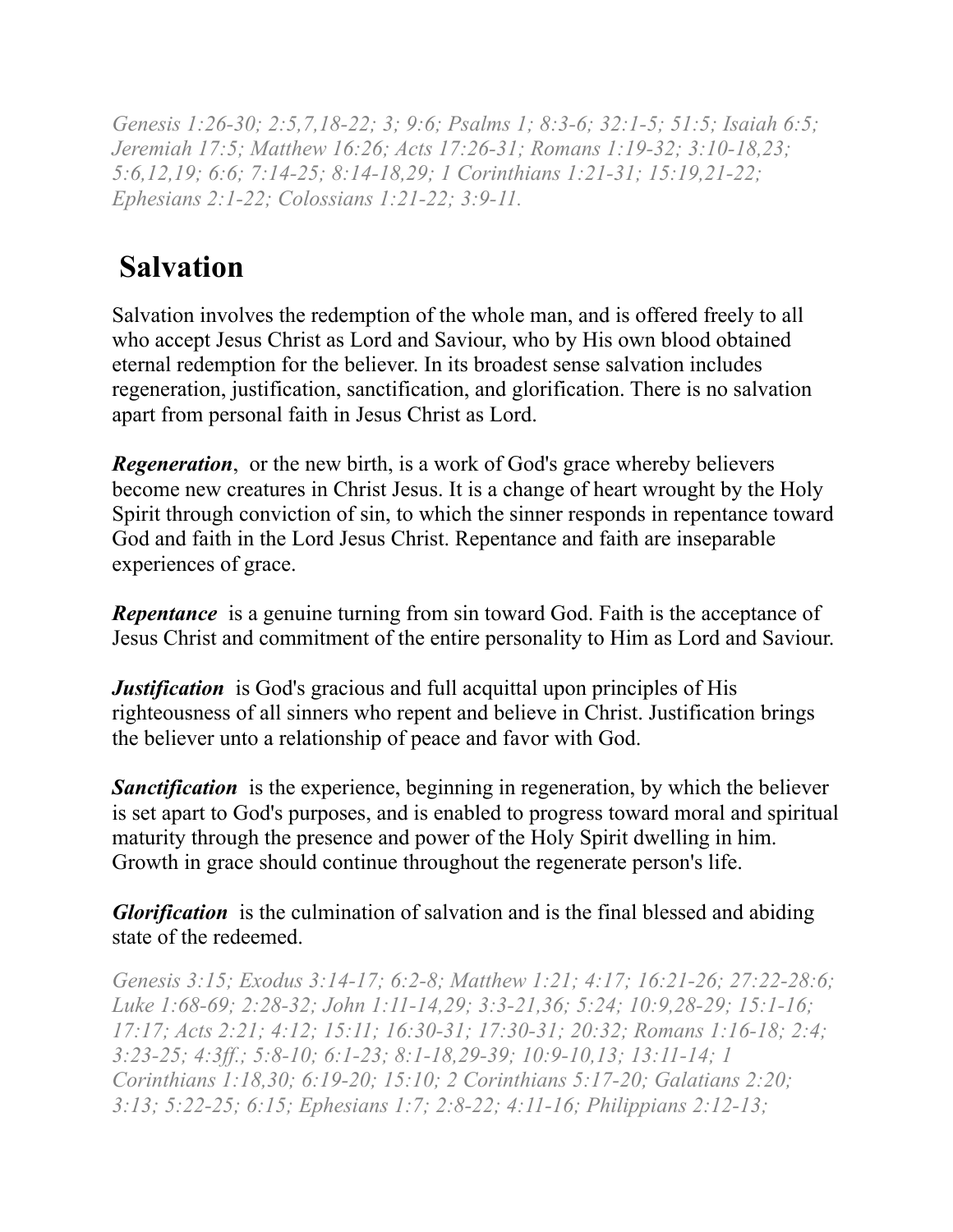*Colossians 1:9-22; 3:1ff.; 1 Thessalonians 5:23-24; 2 Timothy 1:12; Titus 2:11-14; Hebrews 2:1-3; 5:8-9; 9:24-28; 11:1-12:8,14; James 2:14-26; 1 Peter 1:2-23; 1 John 1:6-2:11; Revelation 3:20; 21:1-22:5.*

## **God's Purpose of Grace**

Election is the gracious purpose of God, according to which He regenerates, justifies, sanctifies, and glorifies sinners. It is consistent with the free agency of man, and comprehends all the means in connection with the end. It is the glorious display of God's sovereign goodness, and is infinitely wise, holy, and unchangeable. It excludes boasting and promotes humility.

All true believers endure to the end. Those whom God has accepted in Christ, and sanctified by His Spirit, will never fall away from the state of grace, but shall persevere to the end. Believers may fall into sin through neglect and temptation, whereby they grieve the Spirit, impair their graces and comforts, and bring reproach on the cause of Christ and temporal judgments on themselves; yet they shall be kept by the power of God through faith unto salvation.

*Genesis 12:1-3; Exodus 19:5-8; 1 Samuel 8:4-7,19-22; Isaiah 5:1-7; Jeremiah 31:31ff.; Matthew 16:18-19; 21:28-45; 24:22,31; 25:34; Luke 1:68-79; 2:29-32; 19:41-44; 24:44-48; John 1:12-14; 3:16; 5:24; 6:44-45,65; 10:27-29; 15:16; 17:6,12,17-18; Acts 20:32; Romans 5:9-10; 8:28-39; 10:12-15; 11:5-7,26-36; 1 Corinthians 1:1-2; 15:24-28; Ephesians 1:4-23; 2:1-10; 3:1-11; Colossians 1:12-14; 2 Thessalonians 2:13-14; 2 Timothy 1:12; 2:10,19; Hebrews 11:39–12:2; James 1:12; 1 Peter 1:2-5,13; 2:4-10; 1 John 1:7-9; 2:19; 3:2 .*

## **The Church**

A New Testament church of the Lord Jesus Christ is an autonomous local congregation of baptized believers, associated by covenant in the faith and fellowship of the gospel; observing the two ordinances of Christ, governed by His laws, exercising the gifts, rights, and privileges invested in them by His Word, and seeking to extend the gospel to the ends of the earth. Each congregation operates under the Lordship of Christ through democratic processes. In such a congregation each member is responsible and accountable to Christ as Lord. Its scriptural officers are elders and deacons. While both men and women are gifted for service in the church, the office of elder is limited to men as qualified by Scripture.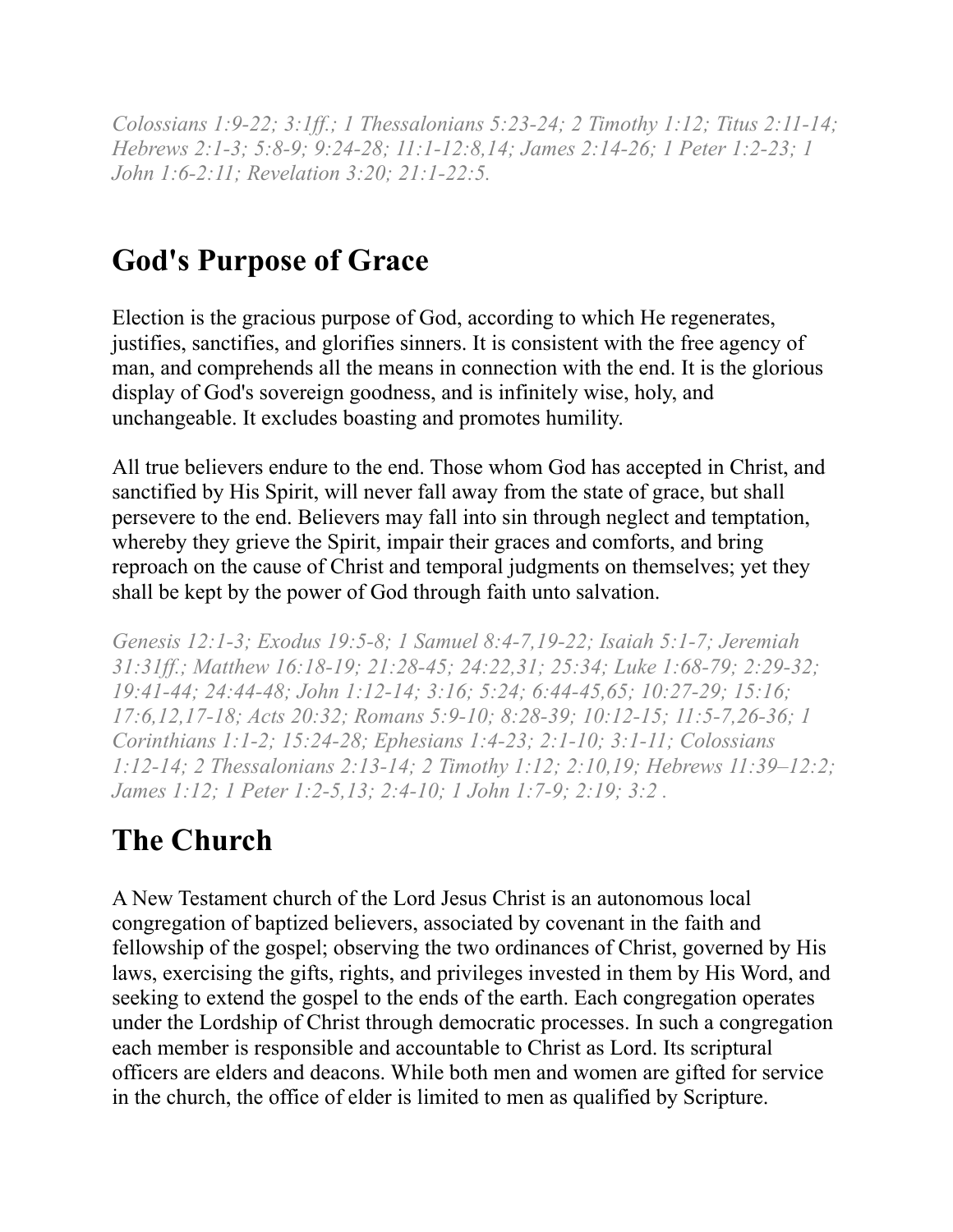The New Testament speaks also of the church as the Body of Christ which includes all of the redeemed of all the ages, believers from every tribe, and tongue, and people, and nation.

*Matthew 16:15-19; 18:15-20; Acts 2:41-42,47; 5:11-14; 6:3-6; 13:1-3; 14:23,27; 15:1-30; 16:5; 20:28; Romans 1:7; 1 Corinthians 1:2; 3:16; 5:4-5; 7:17; 9:13-14; 12; Ephesians 1:22-23; 2:19-22; 3:8-11,21; 5:22-32; Philippians 1:1; Colossians 1:18; 1 Timothy 2:9-14; 3:1-15; 4:14; Hebrews 11:39-40; 1 Peter 5:1-4; Revelation 2-3; 21:2-3.*

### **Baptism and the Lord's Supper**

Christian baptism is the immersion of a believer in water whereby a believer is publicly identified with Christ and his Church. It is an act of obedience symbolizing the believer's faith in a crucified, buried, and risen Saviour, the believer's death to sin, the burial of the old life, and the resurrection to walk in newness of life in Christ Jesus.

The Lord's Supper is a symbolic act of obedience whereby believers memorialize the death of the Redeemer and anticipate His second coming.

*Matthew 3:13-17; 26:26-30; 28:19-20; Mark 1:9-11; 14:22-26; Luke 3:21-22; 22:19-20; John 3:23; Acts 2:41-42; 8:35-39; 16:30-33; 20:7; Romans 6:3-5; 1 Corinthians 10:16,21; 11:23-29; Colossians 2:12.* 

## **The Kingdom**

The Kingdom of God includes both His general sovereignty over the universe and His particular kingship over men who willfully acknowledge Him as King. Particularly the Kingdom is the realm of salvation into which men enter by trustful, childlike commitment to Jesus Christ. Christians ought to pray and to labor that the Kingdom may come and God's will be done on earth. The full consummation of the Kingdom awaits the return of Jesus Christ and the end of this age.

*Genesis 1:1; Isaiah 9:6-7; Jeremiah 23:5-6; Matthew 3:2; 4:8-10,23; 12:25-28; 13:1-52; 25:31-46; 26:29; Mark 1:14-15; 9:1; Luke 4:43; 8:1; 9:2; 12:31-32; 17:20-21; 23:42; John 3:3; 18:36; Acts 1:6-7; 17:22-31; Romans 5:17; 8:19; 1 Corinthians 15:24-28; Colossians 1:13; Hebrews 11:10,16; 12:28; 1 Peter 2:4-10; 4:13; Revelation 1:6,9; 5:10; 11:15; 21-22.*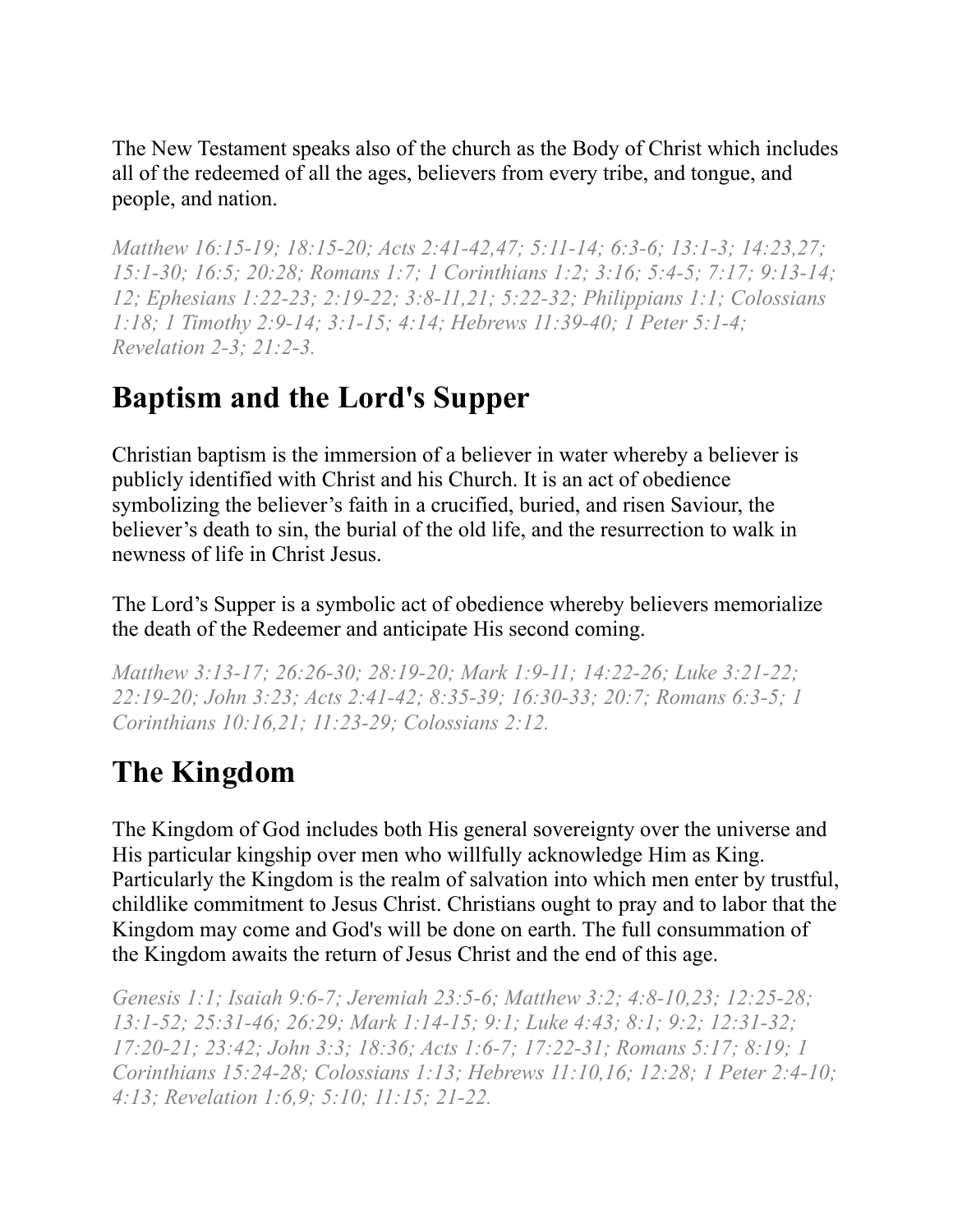### **Evangelism and Missions**

It is the duty and privilege of every follower of Christ and of every church of the Lord Jesus Christ to endeavor to make disciples of all nations. The new birth of man's spirit by God's Holy Spirit means the birth of love for others. Missionary effort on the part of all rests thus upon a spiritual necessity of the regenerate life, and is expressly and repeatedly commanded in the teachings of Christ. The Lord Jesus Christ has commanded the preaching of the gospel to all nations. It is the duty of every child of God to seek constantly to win the lost to Christ by verbal witness undergirded by a Christian lifestyle, and by other methods in harmony with the gospel of Christ.

*Genesis 12:1-3; Exodus 19:5-6; Isaiah 6:1-8; Matthew 9:37-38; 10:5-15; 13:18-30, 37-43; 16:19; 22:9-10; 24:14; 28:18-20; Luke 10:1-18; 24:46-53; John 14:11-12; 15:7-8,16; 17:15; 20:21; Acts 1:8; 2; 8:26-40; 10:42-48; 13:2-3; Romans 10:13-15; Ephesians 3:1-11; 1 Thessalonians 1:8; 2 Timothy 4:5; Hebrews 2:1-3; 11:39-12:2; 1 Peter 2:4-10; Revelation 22:17.* 

# **Last Things**

God, in His own time and in His own way, will bring the world to its appropriate end. According to His promise, Jesus Christ will return personally and visibly in glory to the earth; the dead will be raised; and Christ will judge all men in righteousness. The unrighteous will be consigned to Hell, the place of everlasting punishment. The righteous in their resurrected and glorified bodies will receive their reward and will dwell forever in Heaven with the Lord.

Isaiah 2:4; 11:9; Matthew 16:27; 18:8-9; 19:28; 24:27,30,36,44; 25:31-46; 26:64; Mark 8:38; 9:43-48; Luke 12:40,48; 16:19-26; 17:22-37; 21:27-28; John 14:1-3; Acts 1:11; 17:31; Romans 14:10; 1 Corinthians 4:5; 15:24-28,35-58; 2 Corinthians 5:10; Philippians 3:20-21; Colossians 1:5; 3:4; 1 Thessalonians 4:14-18; 5:1ff.; 2 Thessalonians 1:7ff.; 2; 1 Timothy 6:14; 2 Timothy 4:1,8; Titus 2:13; Hebrews 9:27-28; James 5:8; 2 Peter 3:7ff.; 1 John 2:28; 3:2; Jude 14; Revelation 1:18; 3:11; 20:1-22:13.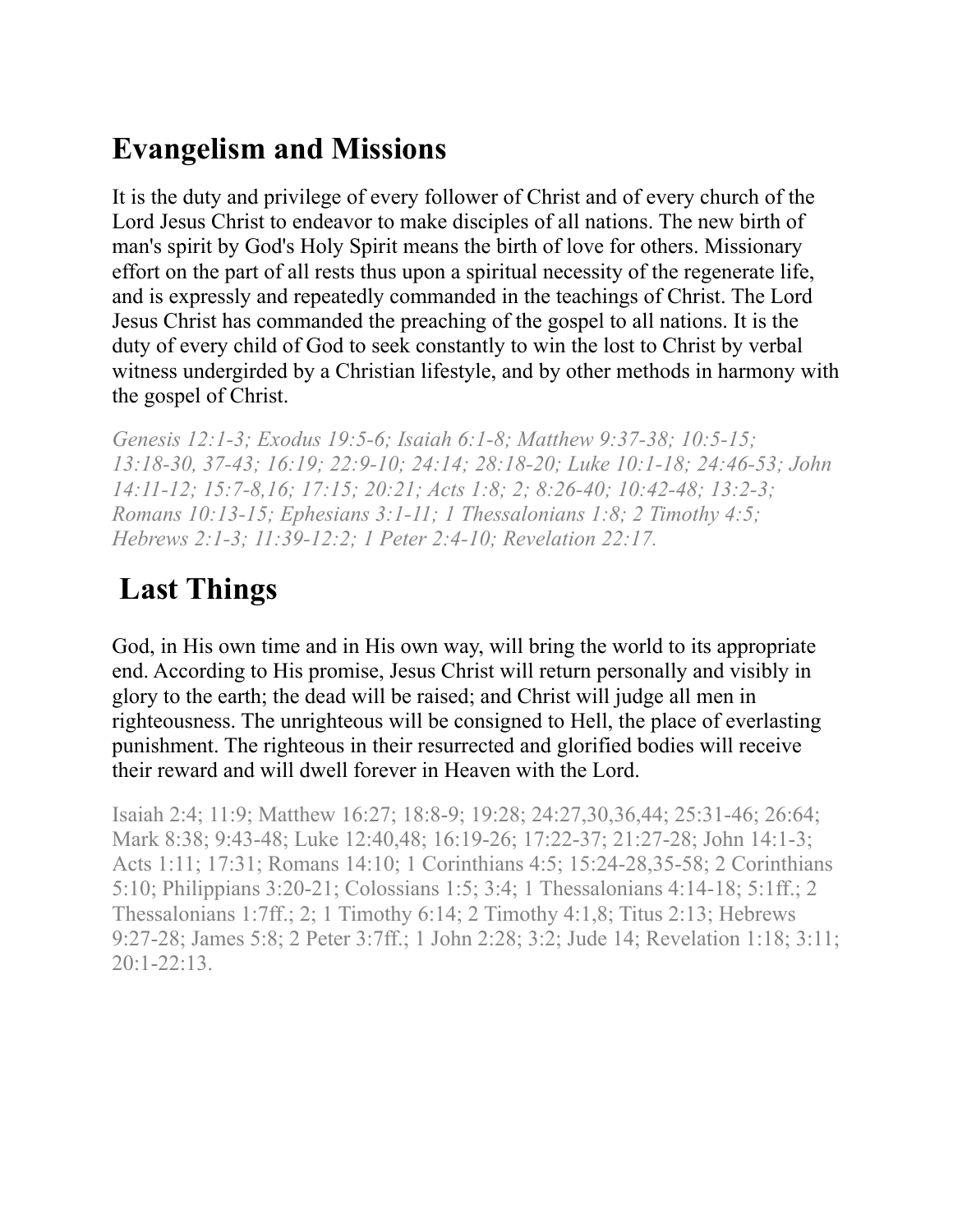### **The Family**

God has ordained the family as the foundational institution of human society. It is composed of persons related to one another by marriage, blood, or adoption.

Marriage is the uniting of one man and one woman in covenant commitment for a lifetime. It is God's unique gift to reveal the union between Christ and His church and to provide for the man and the woman in marriage the framework for intimate companionship, the channel of sexual expression according to biblical standards, and the means for procreation of the human race.

The husband and wife are of equal worth before God, since both are created in God's image. The marriage relationship models the way God relates to His people. A husband is to love his wife as Christ loved the church. He has the God-given responsibility to provide for, to protect, and to lead his family. A wife is to submit herself graciously to the servant leadership of her husband even as the church willingly submits to the headship of Christ. She, being in the image of God as is her husband and thus equal to him, has the God-given responsibility to respect her husband and to serve as his helper as they manage the household and nurture the next generation.

Children, from the moment of conception, are a blessing and heritage from the Lord. Parents are to demonstrate to their children God's pattern for marriage. Parents are to teach their children spiritual and moral values and to lead them, through consistent lifestyle example and loving discipline, to make choices based on biblical truth. Children are to honor and obey their parents.

*Genesis 1:26-28; 2:15-25; 3:1-20; Exodus 20:12; Deuteronomy 6:4-9; Joshua 24:15; 1 Samuel 1:26-28; Psalms 51:5; 78:1-8; 127; 128; 139:13-16; Proverbs 1:8; 5:15-20; 6:20-22; 12:4; 13:24; 14:1; 17:6; 18:22; 22:6,15; 23:13-14; 24:3; 29:15,17; 31:10-31; Ecclesiastes 4:9-12; 9:9; Malachi 2:14-16; Matthew 5:31-32; 18:2-5; 19:3-9; Mark 10:6-12; Romans 1:18-32; 1 Corinthians 7:1-16; Ephesians 5:21-33; 6:1-4; Colossians 3:18-21; 1 Timothy 5:8,14; 2 Timothy 1:3-5; Titus 2:3-5; Hebrews 13:4; 1 Peter 3:1-7.*